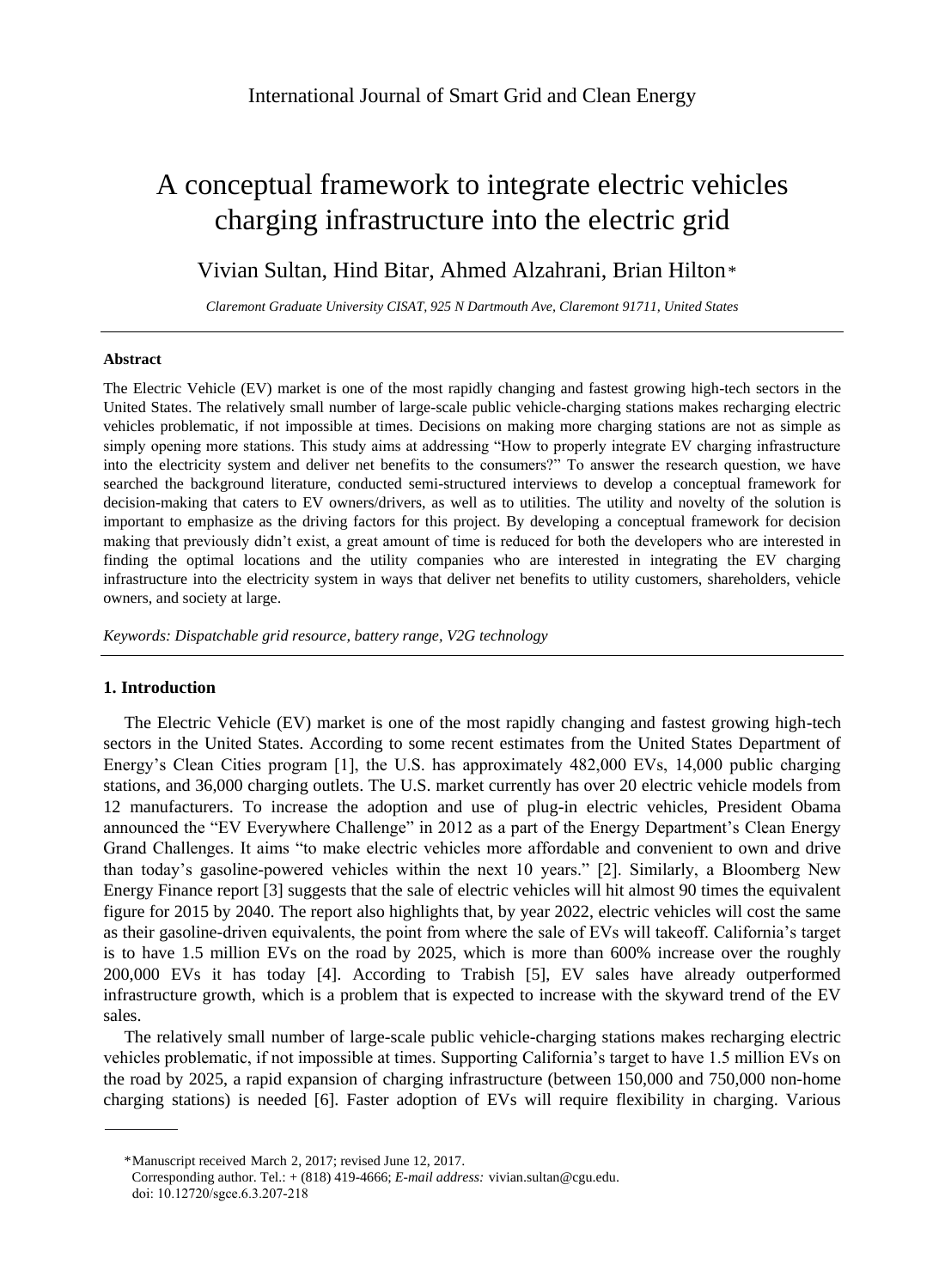analyses suggest that more charging stations are necessary to accommodate consumer demand for convenient electric vehicle recharging but the question is where these charging stations should be located. Decisions on making more charging stations are not as simple as simply opening more stations. The reason is that an electric charge depends on and impacts the overall electric grid in a region. Charging an electric vehicle is, in some instances, the equivalent of adding three houses to the grid and the electric grid is not ready for these stratospheric spikes in power demand [7]. Utilities need to keep a close eye on the grid constraints as they plan EV charging stations infrastructure in order to avoid grid reliability problems, power outages, and other unplanned costs that might occur due to peak demand influences and the grid overload. According to SDG&E calculations, if California's targets by 2025 (1.5 million EVs) are all charged during peak times, it could add almost 10,000 MW of new peak load to the existing 64,000 MW load on California's grid [6].

An additional point is that deploying networks of electric vehicle (EV) charging stations can stabilize and bring benefit to the grid in locations where there is excess power. Looking at possible benefits and the new electricity grid of the future, EV charging can absorb mid-day solar over-generation and alleviate wind curtailment at night. Charging EVs when non-dispatchable assets like solar and wind generators are producing more energy can help flatten out the duck curve of demand and reduce the extent to which supply suddenly escalates. All of these characteristics reduce system costs, benefit ratepayers, and improve the profitability of generators [6].

Considering the grid capacity constraints, implications of EV charging if it is not appropriately incorporated into the electricity system, and the potential benefits of infrastructure planning, this paper addresses the research question: "How to properly integrate EV charging infrastructure into the electricity system and deliver net benefits to the consumers?" Previous literature showed insufficient attempts by researchers to provide solutions that can assist in decision-making with respect to this research question. The existing research was developed bearing in mind only the net benefits to EV owners while neglecting the electric circuit capacity constraints and the impact of the EV charging infrastructure on the electric grid. To date, there is no conceptual framework to identify the optimal locations for placing the EV charging infrastructure considering the above aspects.

This research paper is based on the process steps in Takeda, *et al*.'s design cycle to create the artifact/solution [8]. This cycle has five main steps, which are the awareness of the problem, suggestion, development, evaluation, and conclusion. The awareness of the problem phase has been indicated as mentioned above in the introduction and problem definition section. The suggestion phase is the decisions that have been made to develop the conceptual framework to assist in the placement of electric vehicles public charging stations. The research approach section, where the researchers indicated the steps to develop and create the framework outlines the development phase. The evaluation phase is explained in the evaluation section of the paper. The last phase is the future work and conclusion. The objective of this research is to develop a conceptual framework for decision-making that caters to both EV owners and grid operators.

This paper's authors chose Takeda *et al*.'s design cycle [8] because it is an early adoption of using design science research (DSR) as a research paradigm for Information Systems research projects as outlined in the MISQ 2004 paper [9]. The authors used the three design science research cycles of relevance, design, and rigor [10] to perform each of the Takeda, *et al*., process steps leading to the final framework in this paper after two iterations.

## **2. Background Literature Review**

The demand for EVs is rapidly increasing and there are many countries that support the use of EVs, such as China and Germany [11]. In United States specifically, there is an enormous growth in using EVs [11]. From 2010 to 2015, the growth of EV sales increased by 40% in the United States, as shown in Fig. 1.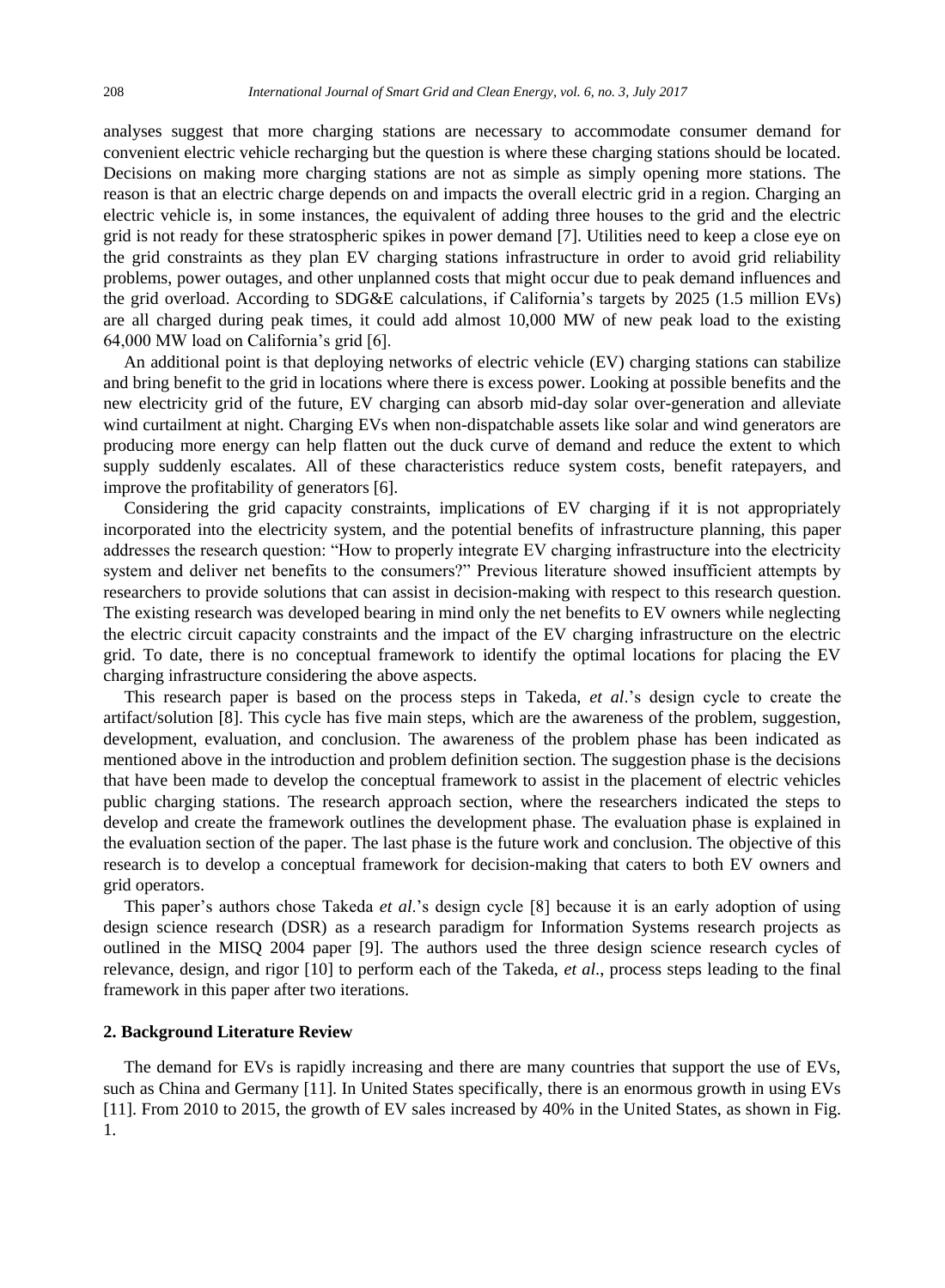

Fig. 1. The EV increased use [11].

The price of EVs is reasonable and they are considered as a second option for a personal vehicle [12]. Based on the argument of Roberts [12], EV charging stations are sufficient: "EV can already cover most trips for most people." Evidently, the current EV stations cover 87% of current trip for the 2013 Nissan Leaf [12]. With the improvement of the battery technology, the trip range will increase, the cost will go down, and the coverage will be much higher. As a result, the demand for EVs will surge.

However, as the demand for the EV rises, the supply of charging stations remains the same. Hence, there will be a shortage of EV stations where customers can recharge the car battery. The infrastructure of EV is currently poor and utility companies need to enhance and support this technology. Based on current data, the ratio of charging stations to EV cars is 1:35, which means that each station should serve 35 EVs on average. With the rapid increase of EVs on the road, additional charging stations are needed. Moreover, Trabish [5] explained the high demand for EV public charging station adoption. The article mentioned different utility companies nationwide and their positions in adopting EV charging stations as shown in Table 1.

| <b>Utilities Companies</b>                       | <b>EV Charging Stations</b>                                                                       |
|--------------------------------------------------|---------------------------------------------------------------------------------------------------|
| Southern California Edison                       | Approved to build 1500 charging stations with cost around \$22 million                            |
| San Diego Gas and Electric                       | Program of Power in drive<br>In final approval phase with cost around \$45 million                |
| Pacific Gas and Electric                         | Proposed to install 7500 EV charger over 3 years with cost of \$160 million                       |
| The Los Angeles Department of<br>Water and Power | Program of Charge Up LA that seeks to expand EV charging infrastructure for home<br>and workplace |
| The New England utility                          | Began working with the State of Connecticut on the pilot Plug My Ride rate plan                   |
| The Hawaiian Electric Company                    | Approved to install, own, and operate up to 25 EV fast charger                                    |
| The State of Washington (Avista)<br>Utilities)   | Washington state currently has 1,544 public charging outlets. Had over 16,000 EVs                 |

Table 1. Utility companies pilot programs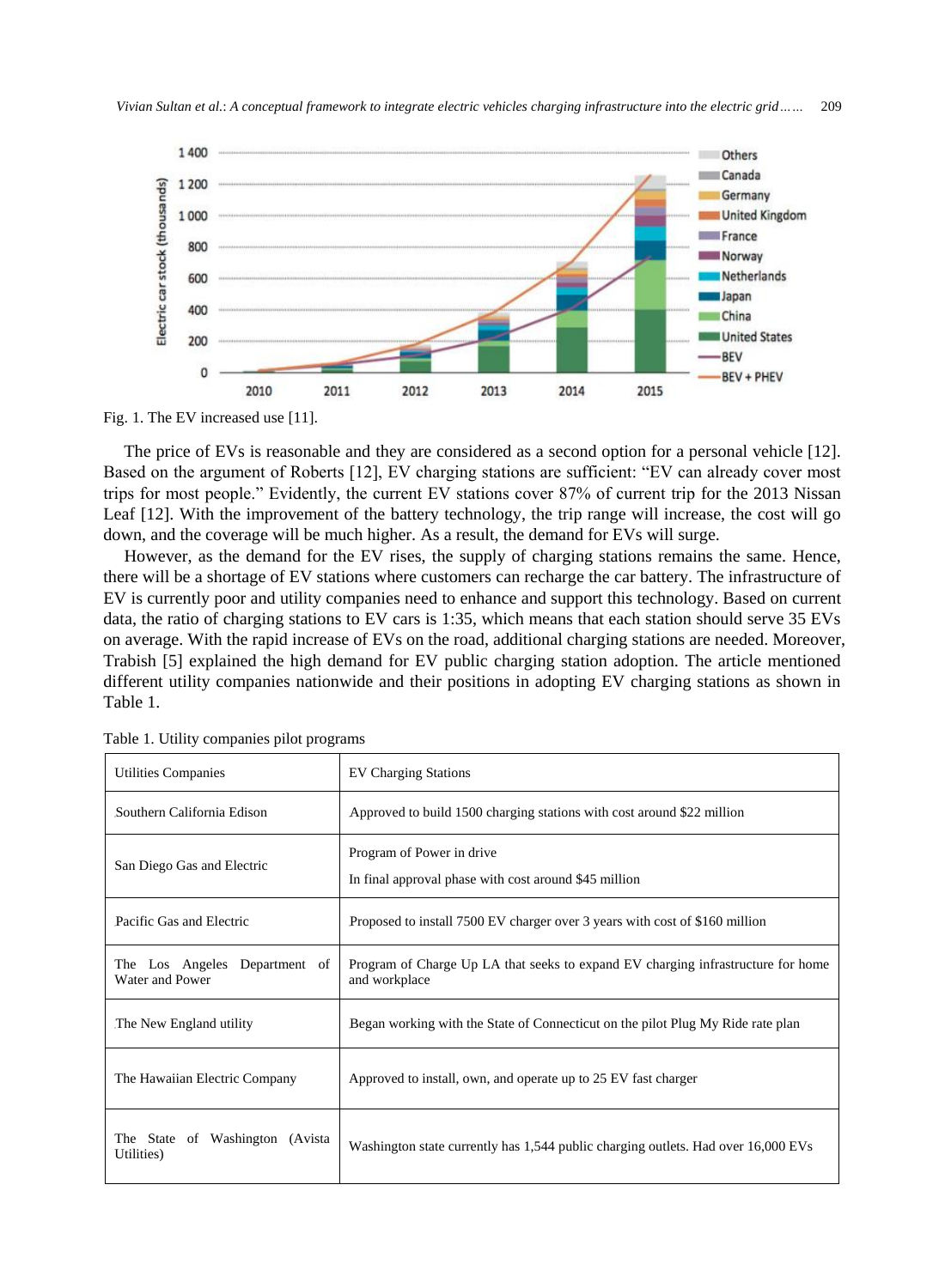The US utilities have launched pilot programs recently as shown in Table 1. There are still concerns regarding whether utilities companies should implement charging stations or wait for EV adoption to spike. Trabish [5] articulates that "Providing access to charging will continue to be a challenge as EV adoption grows because rising demand has to be balanced by deliberateness in finding the right sites and in using ratepayer capital." Pilot programs are needed between state agencies, automakers, EV charging manufacturers, installers, utilities and other stakeholders. Also, there is a need for smart technologies and infrastructure planning to proactively increase utilities' grid flexibility, to reduce infrastructure costs, and to provide the charging services for EV drivers.

For example, the New England Utility began working with the State of Connecticut on a pilot program named Plug My Ride. Similarly, the Los Angeles Department of Water and Power has a program of Charge Up LA that seeks to expand EV charging infrastructure for homes and workplaces. Also, Southern California Edison was approved to build 1,500 charging stations with a cost of \$22 million. In San Diego Gas and Electric, a program named Program of Power in Drive is in its final approval phase with an estimated cost of \$45 million. As reported by Anne C. Mulkern [13], the Pacific Gas and Electric plans to install 7,600 EV Charging Stations (CSs). The proposal includes partnerships with charging companies to maintain and build the infrastructure with a total cost of \$160 million.

According to Anne C. Mulkern, the California Public Utilities Commission needed to sign the approval on the plan [13]. Although there were concerns about the size and the cost of the project, Mulkern added that the proposal had gained support from environmental organizations, automakers, and labor unions. The Pacific Gas and Electric is trying to encourage people to buy EVs through the development of charging infrastructure at workplaces, multifamily housing, including apartment buildings, and disadvantaged neighborhoods. Moreover, Mulkern explained that excess renewable energy supply from wind or solar generation is an issue that can be overcome if a utility offers incentives for drivers to charge at times when there is excess power. These pilot programs showed the serious intention of the utility companies to meet the high demand of EV charging stations in the future.

There are many studies in the literature that have tried to identify the optimal location of CSs. In 2012, Hess et al. identified mobility modeling and charging station deployment as two of the most critical tasks for the widespread adoption of electric vehicles [14]. They gave a solution for optimal placement of charging stations in a smart city where multiple information, technologies and Internet of Things solutions are integrated. Their placement approach was based on genetic programming and simulation of electric vehicles that move on a real map where streets' topologies including all the details about street type, number of lanes, speed limitations, etc. are replicated in a proportionally accurate size. The authors argued that an optimal solution for placing the charging infrastructure is based on mean trip times of electric vehicles. Additionally, Momtazpour *et al*. [15] proposed another approach to determine the location of EV charging stations. This approach is urban computing with clustering. Urban computing is a method that uses computational science to "foster human life in urban environments" [15]. The key elements that the researchers used in location determination of EV charging stations are places where people visit for an extended period of time. Hence, it is helpful in location identification to consider factors such as the number of times and the duration that EV owners need to charge an EV in a specific location. Furthermore, Saelee and Horanont [16] conducted an analysis study that suggests areas of CSs in Thailand. The authors selected the optimal placement of CSs based on the volume of road traffic and battery life. The authors' main assumption was that the EV owner starts to use the car fully charged. The researchers used QGIS software tools for map illustration.

Recent literature on smart grid systems is starting to pay attention to the integration of EVs into the electricity system and the impact on the grid. Kamboj *et al*., [17] foresaw EV owners to be consumers when they recharge their batteries through the grid. According to the authors, EVs can be used as a large distributed battery system and can provide power storage and additional services to the electric grid when they are not being driven. A 2016 study by the Electricity Innovation Lab suggests that the growing number of electric vehicle batteries offer a broad variety of valued grid services, "from demand response and voltage regulation to distribution-level services, without compromising driving experience or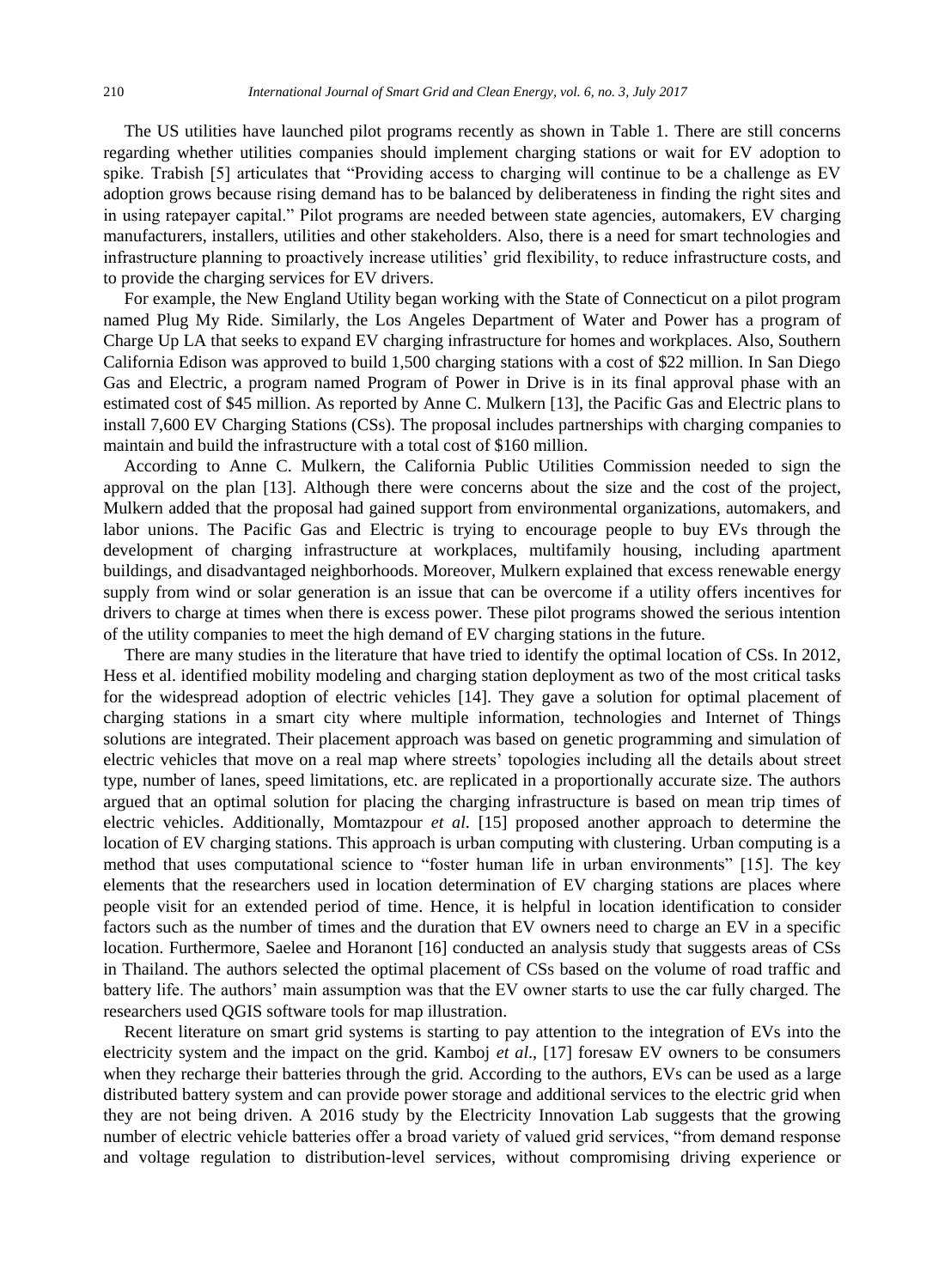capability" [4]. The study also estimates a requirement of about 1,000-terawatt hour of additional electricity per year, or an increase of about one-quarter of our current electricity demand if all passenger cars in the U.S. were replaced with EVs. This increase in electricity demand is high enough to overload the grid and cause enormous problems.

The literature, also, confirms that EV charging can be integrated into the electricity system in ways that deliver net benefits to utility customers, shareholders, vehicle owners, and society. According to Nelder *et al*. [4], EV infrastructure planning can provide many benefits such as: reducing new investment in grid infrastructure, optimizing existing grid assets, prolonging their lifespans, allowing greater integration of various renewables, eliminating the need for new natural-gas generation for dispatchable capacity while reducing the curtailment of renewable production, lowering electricity and transportation costs, and increasing energy security. The authors concluded that utilities involvement in the build-out of electric vehicle charging infrastructure is in the public interest. Utilities can serve as facilitators, managers, and providers of EV charging stations.

Our review of the literature and numerous pilot projects, as well as some original modeling of state level load profiles, confirms that EV charging can be integrated into the electricity system in ways that deliver net benefits to utility customers, shareholders, vehicle owners, and society at large. A good starting point, however, is to view EV charging as a distributed energy resource that can create value for the grid. EV charging demand can be managed geographically to minimize potential increases to overall electric system costs while still meeting customers' needs.

| Type    | Voltage $(V)$ | Max<br>Capacity<br>(KW) | Time to charge an EV with a 60-<br>80 miles range | Miles Range Added per<br>hour |
|---------|---------------|-------------------------|---------------------------------------------------|-------------------------------|
| Level 1 | 120           | 2                       | 14-22 hours to full charge                        | $2 - 5$                       |
| Level 2 | 240           | $\overline{4}$          | 4-7 hours to full charge                          | $10-20$                       |
| Level 3 | 480           | 20-90                   | 30 minutes to 80% charge at<br>20kW               | 60-80 at 20 kW                |

Table 2. EVs charging levels

## **3. Theory and Research Approach**

According to Hevner, *et al.*, there are three important cycles in the design science research, which are relevance, design, and rigor cycles, as it shown in Fig. 2 [10]. The authors followed and used these cycles to develop the framework by searching on the background literature and interviewing five participants who drive EVs and are employed by a major utility company in Southern California. Moreover, applying the location theory, developing and evaluating the artifact (the conceptual framework) were further steps taken by the researchers to assist developers in decision-making.

According to Durlauf & Blume [18], location theory addresses questions of what economic activities such as EV charging stations should be located where and why. This theory is rooted in microeconomics, which studies the behavior of individual and firms in making decisions regarding the allocation of limited resources. Firms such as developers of EV charging stations/utility companies should choose locations that increase their profits and maximize the benefits to the grid. As for the EV drivers/owners, they should choose locations that maximize their utility (obtain the highest possible level of satisfaction) according to the theory.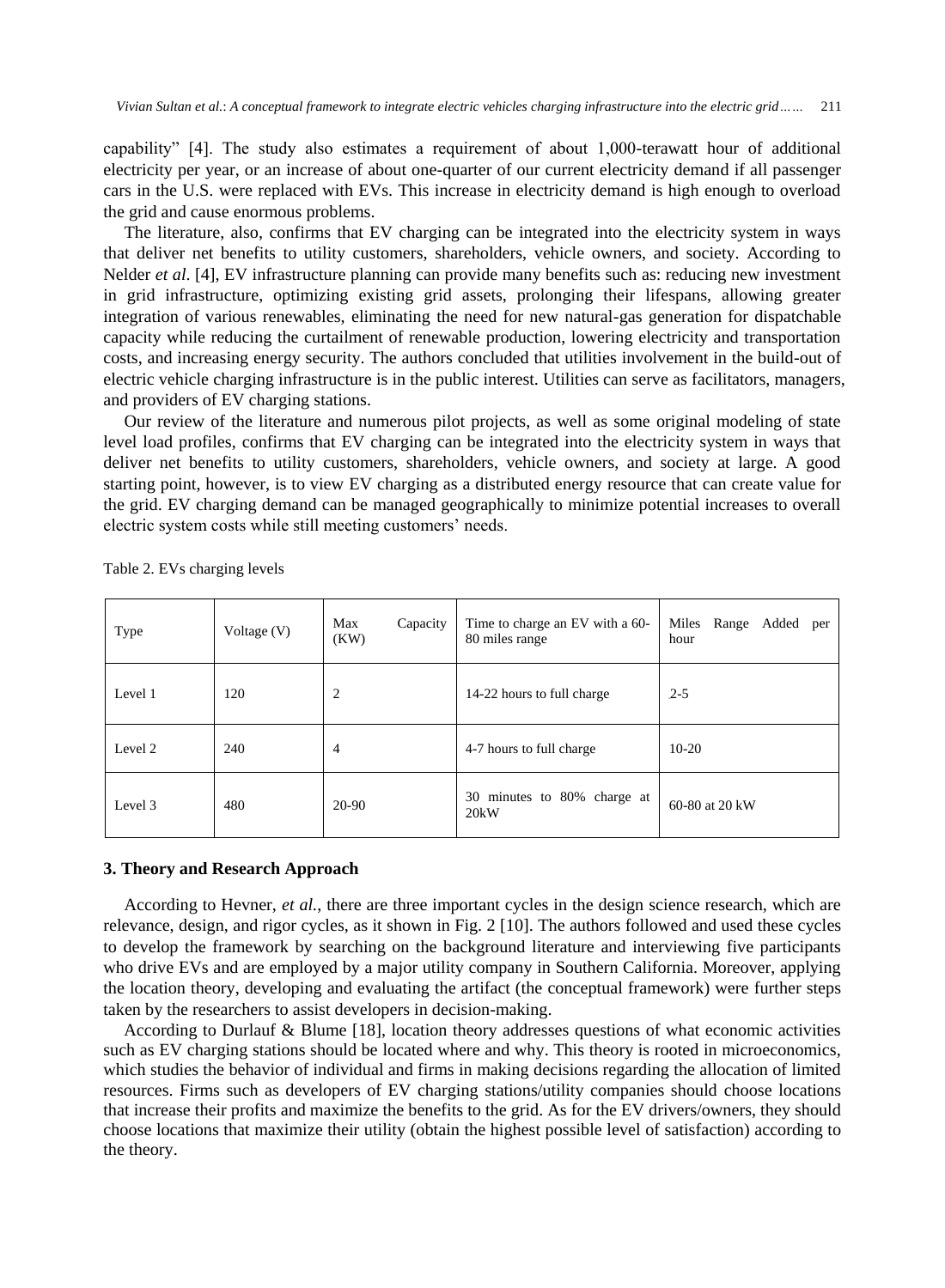

Fig. 2. Information systems research framework [10].

In this study, as it is shown in Fig. 3, we have chosen the location theory since it considers both the firms' (developers/utilities) perspective and the users' (EV owners/ drivers) perspective and this matches our research goal. Answering what and where guided mainly by the users requirements was another reason for using the location theory. We have classified the site selection factors and structured the process of the EV public charging stations site selection. Location theory's main objective is to explain why specific economic activities prefer to establish themselves in particular areas and locations by allocates with what (EVs public charging stations) and where (area, location, or regions).



Fig. 3. EVs public charging stations location decision guided by location theory.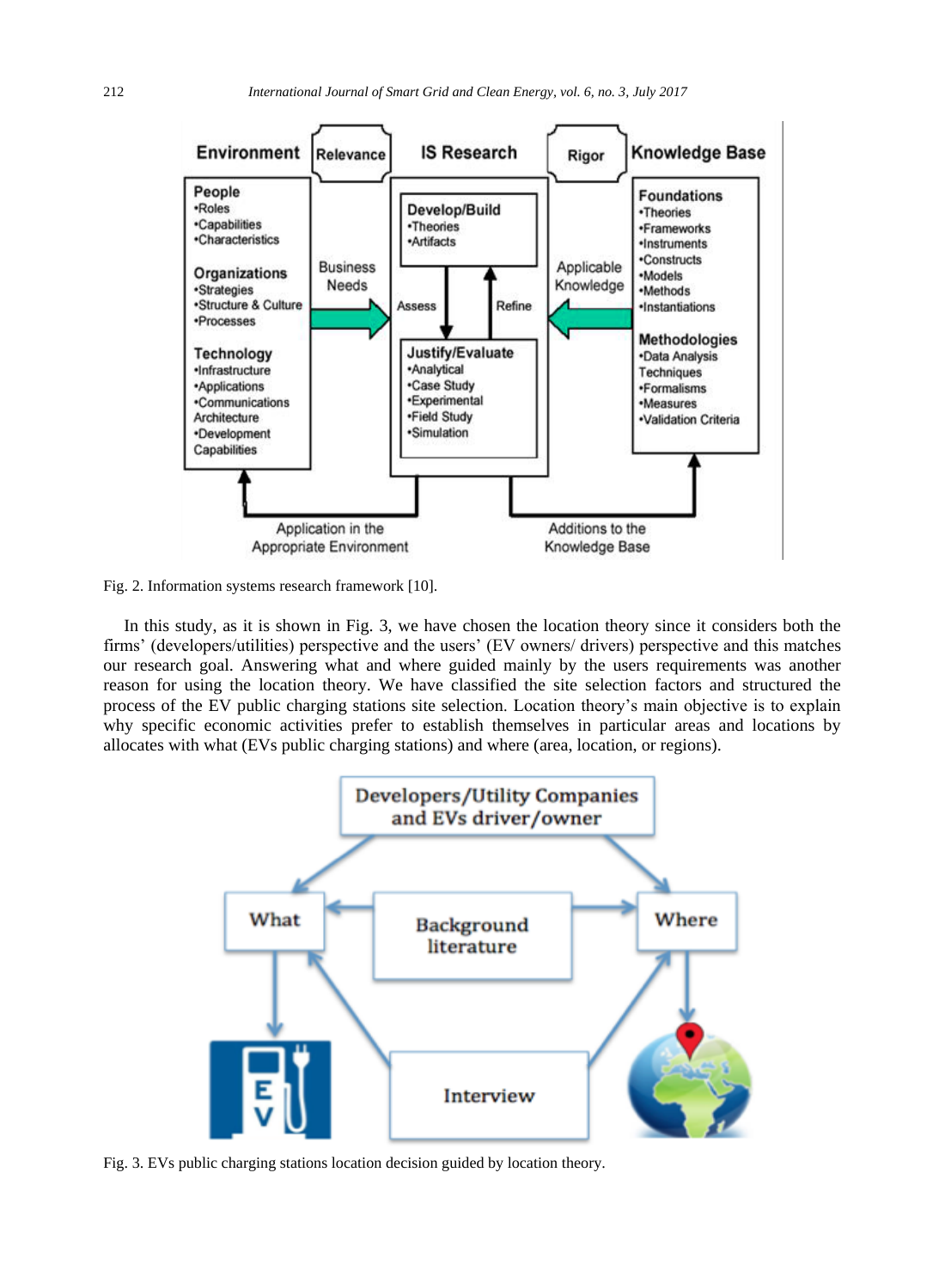## **4. Artifact: Conceptual Framework**

The researchers used both the background literature and semi-structured interview as research methods to develop the conceptual framework for decision-making that caters to EV owners/drivers, as well as to utilities for it considers the impacts of the charging infrastructure placement on the grid, and the electric circuit capacity constraints as is shown in Fig. 4.



Fig. 4. Conceptual framework for placement of EV public charging stations.

| Table 3. EV driver and utility's factors from literature review |  |  |  |  |  |  |  |
|-----------------------------------------------------------------|--|--|--|--|--|--|--|
|-----------------------------------------------------------------|--|--|--|--|--|--|--|

| Factor                     | Definition                                                                                                                                             | Level 2 Weight Level<br>(Low,<br>High) | Mid, High) | Mid, Weight (Low, Technical Specs.                                                                                                                                                                             | Reference                                                      |
|----------------------------|--------------------------------------------------------------------------------------------------------------------------------------------------------|----------------------------------------|------------|----------------------------------------------------------------------------------------------------------------------------------------------------------------------------------------------------------------|----------------------------------------------------------------|
| User Dimension - EV driver |                                                                                                                                                        |                                        |            |                                                                                                                                                                                                                |                                                                |
| Convenience                | Anything that saves or<br>simplifies work, adds to<br>one's ease or comfort, High<br>which is short distance<br>and comfortable place to<br>spend time |                                        | High       | 2:<br>Destination<br>Level<br>location such as work Walton<br>and/or home<br>Level 3: Near freeway,<br>close to attractions, major<br>parks, shopping centers, Supported<br>big<br>retail<br>restaurants, gym. | $[12]$ ,<br>and<br>Plumer $[11]$ .<br>by<br>stores, interviews |
| Accessibility              | The maximum and the<br>minimum distance that<br>EV owners are willing to Medium<br>walk to and from the<br>charging station                            |                                        | High       | Level 2: short distance<br>$(0.5 \text{ mile maximum walk})$<br>to destination<br>Level 3: short distance<br>(0.25)<br>mile<br>maximum<br>walk) to destination                                                 | Kandukuri [20]                                                 |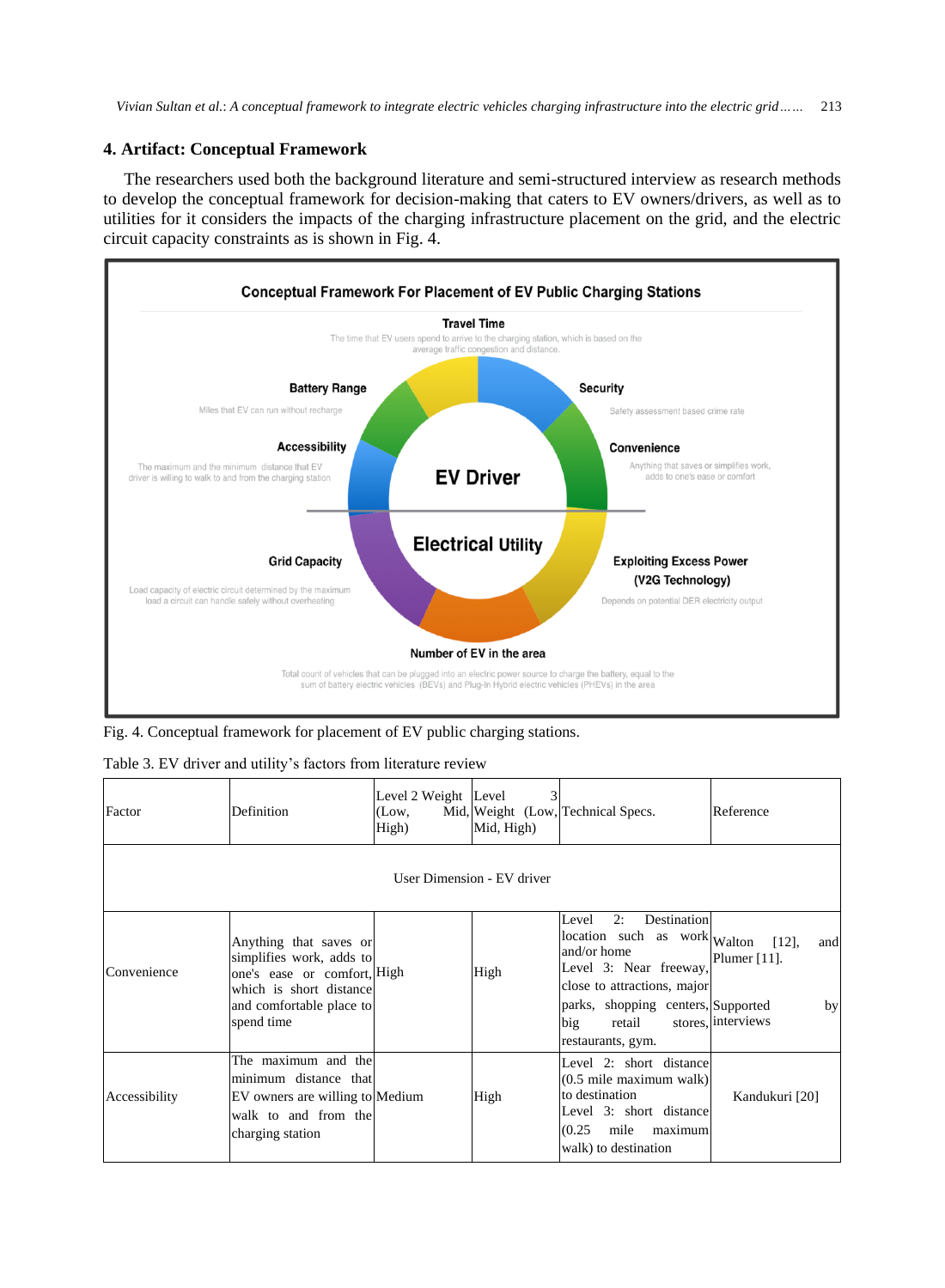| <b>Travel Time</b>                                                                   | The time that EV users<br>spend to arrive to the<br>charging station, which<br>is based on the average<br>traffic congestion<br>(if<br>there are many ways to<br>arrive<br>to<br>the<br>final<br>destination) and distance<br>$[19]$ .                                              | Medium | High   | Travel Time Index (the<br>ratio of the peak period<br>travel time as compared to<br>the free-flow travel time) [Xiong $et al.$ [20]                                               |                                                                                                                                                                                                                             |  |
|--------------------------------------------------------------------------------------|-------------------------------------------------------------------------------------------------------------------------------------------------------------------------------------------------------------------------------------------------------------------------------------|--------|--------|-----------------------------------------------------------------------------------------------------------------------------------------------------------------------------------|-----------------------------------------------------------------------------------------------------------------------------------------------------------------------------------------------------------------------------|--|
| <b>Battery Range</b>                                                                 | Miles that EVs can run Medium<br>without recharge                                                                                                                                                                                                                                   |        | High   | Maximum 50 Miles                                                                                                                                                                  | States DOT<br>United<br>Federal<br>Highway<br>Administration [21]<br>Supported<br>by<br>interviews                                                                                                                          |  |
| Security                                                                             | Safety assessment based High<br>crime rate                                                                                                                                                                                                                                          |        | Medium | Crime index                                                                                                                                                                       | Kandukuri [20]                                                                                                                                                                                                              |  |
|                                                                                      | <b>User Dimension - Utility</b>                                                                                                                                                                                                                                                     |        |        |                                                                                                                                                                                   |                                                                                                                                                                                                                             |  |
| Excess <sup>A</sup><br>Exploiting<br>Power<br>Grid<br>(Vehicle)<br>to<br>Technology) | renewable<br>energy<br>approach that aims at<br>$\exp$ exploiting excess power Medium<br>by charging at locations<br>where there is potential<br>excess solar and/or wind<br>generation                                                                                             |        | High   | Statistically<br>significant Woody<br>areas using kernel density Nelder et al. [4].<br>estimation (KDE) where<br>there is high potential<br>solar<br>and/or<br>wind<br>generation | [22]<br>and<br>Supported<br>by<br>interviews                                                                                                                                                                                |  |
| <b>Grid Capacity</b>                                                                 | Load capacity of electric<br>circuits determined by<br>the maximum load alMedium<br>circuit can handle safely<br>without overheating                                                                                                                                                |        | High   | A minimum requirement<br>of 12 kilovolts modern Pizarro,<br>circuit                                                                                                               | The 2016 Electricity<br>Innovation<br>lab<br>estimates, Nelder et<br>al.<br>[4]<br>and<br>Pedro<br><b>CEO</b><br>of<br>Southern<br>California<br>Edison<br>from<br>Julia<br>paper $[23]$ .<br>Supported<br>by<br>interviews |  |
| area                                                                                 | Total count of vehicles<br>that can be plugged into<br>an electric power source<br>Number of EV in the to charge the battery, High<br>which is the sum of<br>battery electric vehicles<br>(BEV <sub>s</sub> )<br>and<br>Plug-In<br>Hybrid electric vehicles<br>(PHEV <sub>s</sub> ) |        | Medium | Statistically<br>significant<br>areas with large number<br>of EVs (hotspot using the<br>Getis-Ord Gi* statistic)                                                                  | al.<br>Momtazpour,<br>et<br>$[15]$ .<br>Supported<br>by<br>interviews                                                                                                                                                       |  |

Our framework has two main dimensions; the first one is the user dimension, which has two main values: (1) EVs drivers and (2) utility. The second dimension is the factors that help in decision-making for the optimal location of EVs charging stations. First, we searched in the literature and the literature evaluation produced five factors that will assist in determining the optimal location for EV drivers. Then, we considered three more factors that will aid in decision-making for utilities. All eight factors were developed from the background as is shown in Table 3.

Columns' values for Level II Weight (Low, Mid, High), Level III Weight (Low, Mid, High), and Technical Specs. were determined based on the researchers' understanding of the phenomenon, its factors,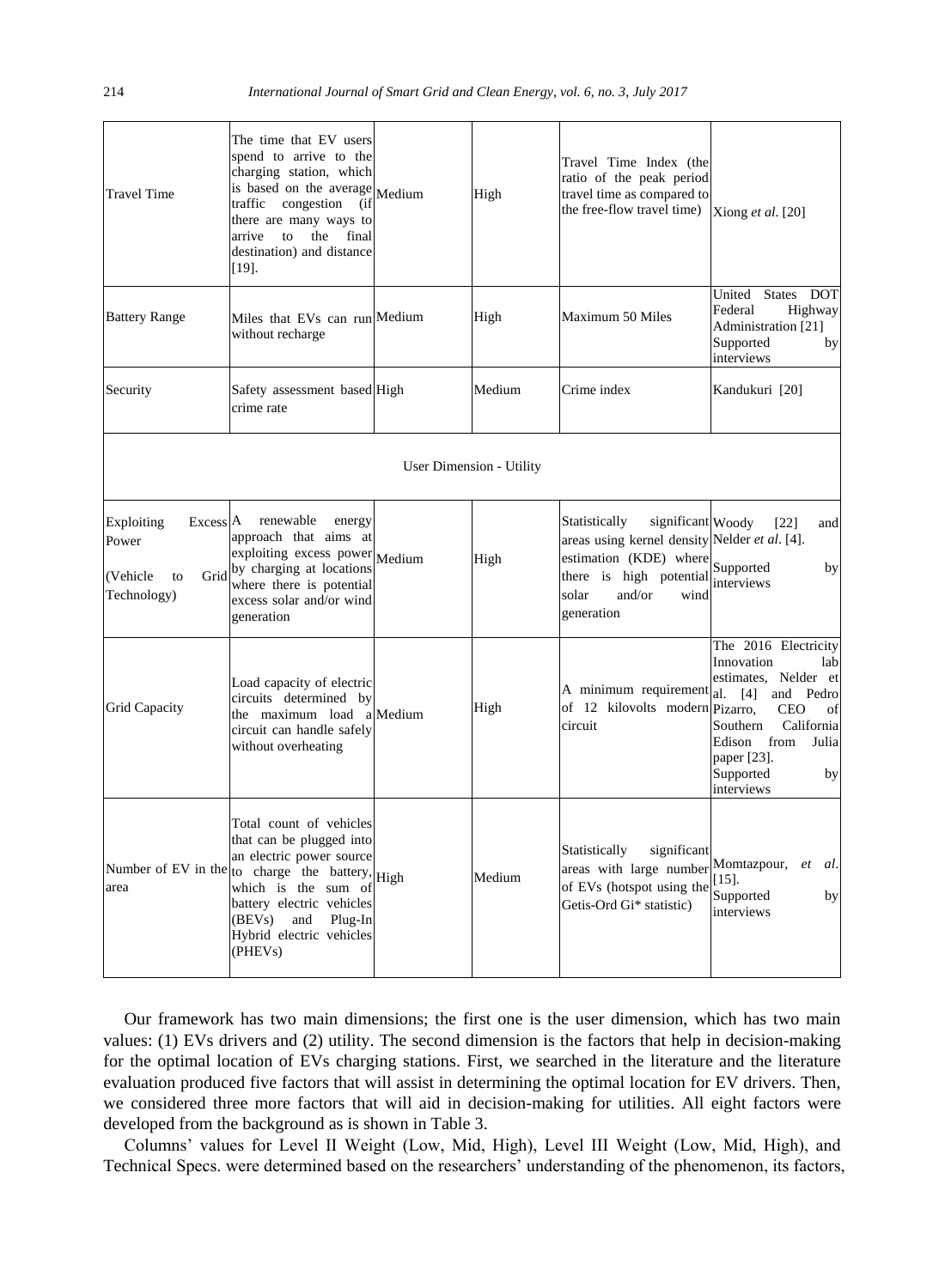*Vivian Sultan et al.*: *A conceptual framework to integrate electric vehicles charging infrastructure into the electric grid……* 215

and the customers' requirements. Five participants, who are currently being employed by a major utility company in Southern California, were interviewed thus provided good insights from the industry perspective. The participants were selected using a purposeful sampling technique, where participants with experience driving/owing EVs were selected. The interviews ranged from 30 minutes to an hour. The profile of the sample is shown in Table 4. The data collection technique used was a semi-structured interview. More questions were developed based on the conversation between the interviewer and the interviewee<sup>a</sup>.

Table 3. Sample characteristics

| Interviewee's Position          | Vehicle Type, Battery Range & Year of Make | Gender |
|---------------------------------|--------------------------------------------|--------|
| Participant 1 - Manager         | Tesla Model S, 210 miles range, 2016       | Female |
| Participant 2 - Director        | Tesla Model S, 265 miles range, 2014       | Male   |
| Participant 3 – Vice President  | Chevy Volt, 40 miles range, 2012           | Male   |
| Participant 4 – Project Manager | Tesla Model S, 265 miles range, 2014       | Male   |
| Participant 5 – Project Manager | Hyundai Sonata, 27 miles range, 2016       | Female |

According to participant 1 who is a manager currently involved in a project for EV charging, "There is no collective strategy for placement of EV charging stations. Whichever corporation decides to invest in building public charging stations can do that in non-coordinated ways. Public charging stations are currently being built on an ad hoc base; there are no holistic strategies or coordinated efforts to build the public charging infrastructure." The researchers analyzed the interviewees' answers and generated five factors that were also supported by the literature review to influence the decision-making with respect to the placement of electric vehicles charging stations as shown in Table  $5<sup>1</sup>$ .

Table 4. Factors supported by interviews

| Factor                 | <b>Ouote Example</b>                                                                                                                                                                                                                                                                                                                                                                                                                                                                                            |  |  |  |
|------------------------|-----------------------------------------------------------------------------------------------------------------------------------------------------------------------------------------------------------------------------------------------------------------------------------------------------------------------------------------------------------------------------------------------------------------------------------------------------------------------------------------------------------------|--|--|--|
| Dimension of EV driver |                                                                                                                                                                                                                                                                                                                                                                                                                                                                                                                 |  |  |  |
| Convenience            | "I can charge it at a hotel overnight if I am spending the night at a hotel"<br>"I would rather see level 3 stations at the malls or shopping centers," to support level 2 charging<br>station "though it makes sense for some people to spend 4+ hours at the mall"<br>"It is important to have more visibility of EV charging stations to overcome the perception of<br>shortage"<br>"Variety of locations: at home, workplaces, malls, and next to freeway"<br>"such as shopping malls, Costco, and the gym" |  |  |  |

<sup>&</sup>lt;sup>a</sup>! To get the tabular summary of the interviews, contact the first author at vivian.sultan@cgu.edu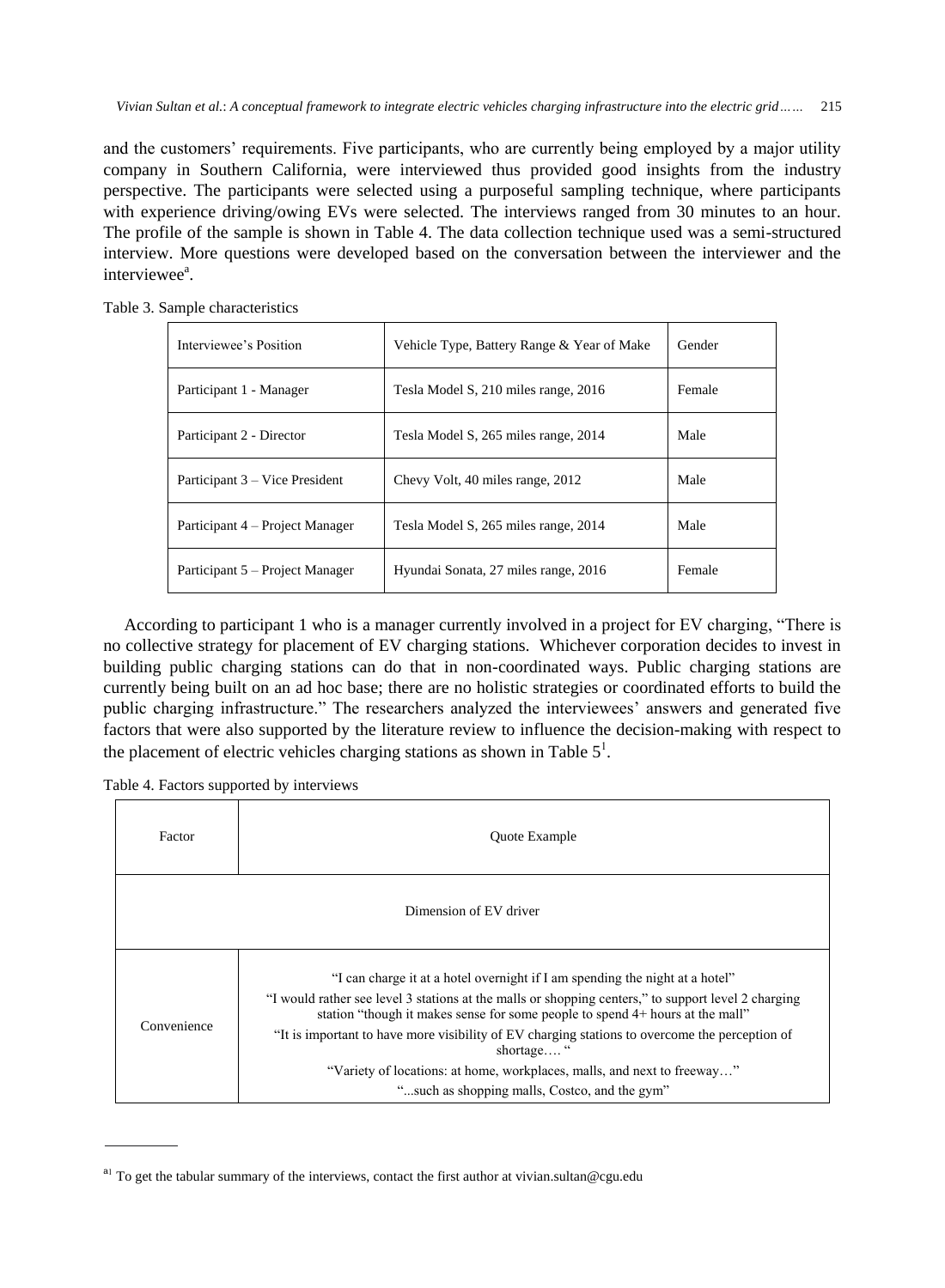| <b>Battery Range</b>                                                         | "I have a range greater than 100 miles, my daily use doesn't exceed 100 miles"<br>"My daily commute is about 60 miles per day"                                                                                                                                                                                                                                                                                                                                  |  |  |
|------------------------------------------------------------------------------|-----------------------------------------------------------------------------------------------------------------------------------------------------------------------------------------------------------------------------------------------------------------------------------------------------------------------------------------------------------------------------------------------------------------------------------------------------------------|--|--|
| Dimension of Utility                                                         |                                                                                                                                                                                                                                                                                                                                                                                                                                                                 |  |  |
|                                                                              | " so more public charging stations will be needed during the day to take advantage of the excess solar<br>power and the cheaper price of electricity"                                                                                                                                                                                                                                                                                                           |  |  |
| Vehicle-to-grid<br>(V2G)<br>technology/<br><b>Exploiting Excess</b><br>Power | "Now the cheapest time to charge your vehicle is in the middle of the night but with the additional<br>solar power, things might change"                                                                                                                                                                                                                                                                                                                        |  |  |
|                                                                              | "Utility companies need sales growth from electrification of vehicles to offset the reduction of<br>electricity consumption that will result from potential solar generation. In other words, electrification<br>of vehicles will help in keeping electricity rate from increasing so that customers are happy. Another<br>point is that the electrification of vehicles can help the state in meeting its aggressive Greenhouse Gas<br>$(GHG)$ goals"          |  |  |
|                                                                              | " I will not want to risk the degradation of my car battery by using it as a vehicle to grid (V2G) to<br>provide demand response services to the grid"                                                                                                                                                                                                                                                                                                          |  |  |
|                                                                              | "using the EV battery as a dispatchable distributed energy resource (DER) could be interesting and<br>beneficial but my decision will depend on how much I will get paid."                                                                                                                                                                                                                                                                                      |  |  |
| Grid Capacity                                                                | "From a utility perspective, our role is to prepare the infrastructure and to create value from building<br>charging stations"                                                                                                                                                                                                                                                                                                                                  |  |  |
|                                                                              | "There will be a time when workplace charging might be cheaper than charging at home"                                                                                                                                                                                                                                                                                                                                                                           |  |  |
| Number of EVs in<br>the area                                                 | "You definitely need to prioritize (based on number of EVs in the area). However, in order for EV<br>to go mainstream, you need to have public charging stations in disadvantaged neighbourhoods as well.<br>You won't have product mainstream unless all people can afford it. So if you compare an EV with a<br>product that went mainstream such as the cell phone, all people (rich as well as those who live in<br>disadvantaged neighbourhoods) have it." |  |  |

## **5. Evaluation**

The project team applied a qualitative interview method to evaluate the prototype using socio-technical technique to assess the following metrics: propriety and utility. The researchers evaluated the different values held by the different stakeholders by sending the following five interview questions via email: (1) how useful is the conceptual framework (Fig. 4.) in your view? (2) Is the framework complete from your perspective? (3) Do you agree with the factors' definitions in table 3? (4) Do you agree with the factors' technical specifications in table 3? (5) What changes would you recommend for improvement? In this case, both EV drivers' and utility executives' perspectives were part of the evaluation process to ensure that their unique stances were understood.

Feedback was solicited from participants who were previously involved in the awareness of the problem phase and gathering the requirements. Two participants responded with positive feedback and they highlighted the potential offered by the proposed artifact. According to Jim Horstman, a utility industry consultant, the conceptual framework is useful and he agreed with the factors' definitions. However, Horstman pointed out that there is an overlap of some factors such as the Accessibility, Convenience and Travel Time. Horstman suggested that all three factors could be considered under Convenience.

As for the feedback from the second participant, who is a director with a utility company, he advised to have charging time as a separate characteristic in the conceptual framework. He noted that not all vehicles can accept charging from Level 2 and Level 3 chargers and this characteristic might be linked to the number of vehicles in the area. He generally agreed with the factors' definitions, with the exception of convenience. According to the utility director, "there is great potential in the research direction because it will help solve a pressing problem facing electric utilities, particularly electric utilities that will have substantial distributed energy resources (DERs) on their systems."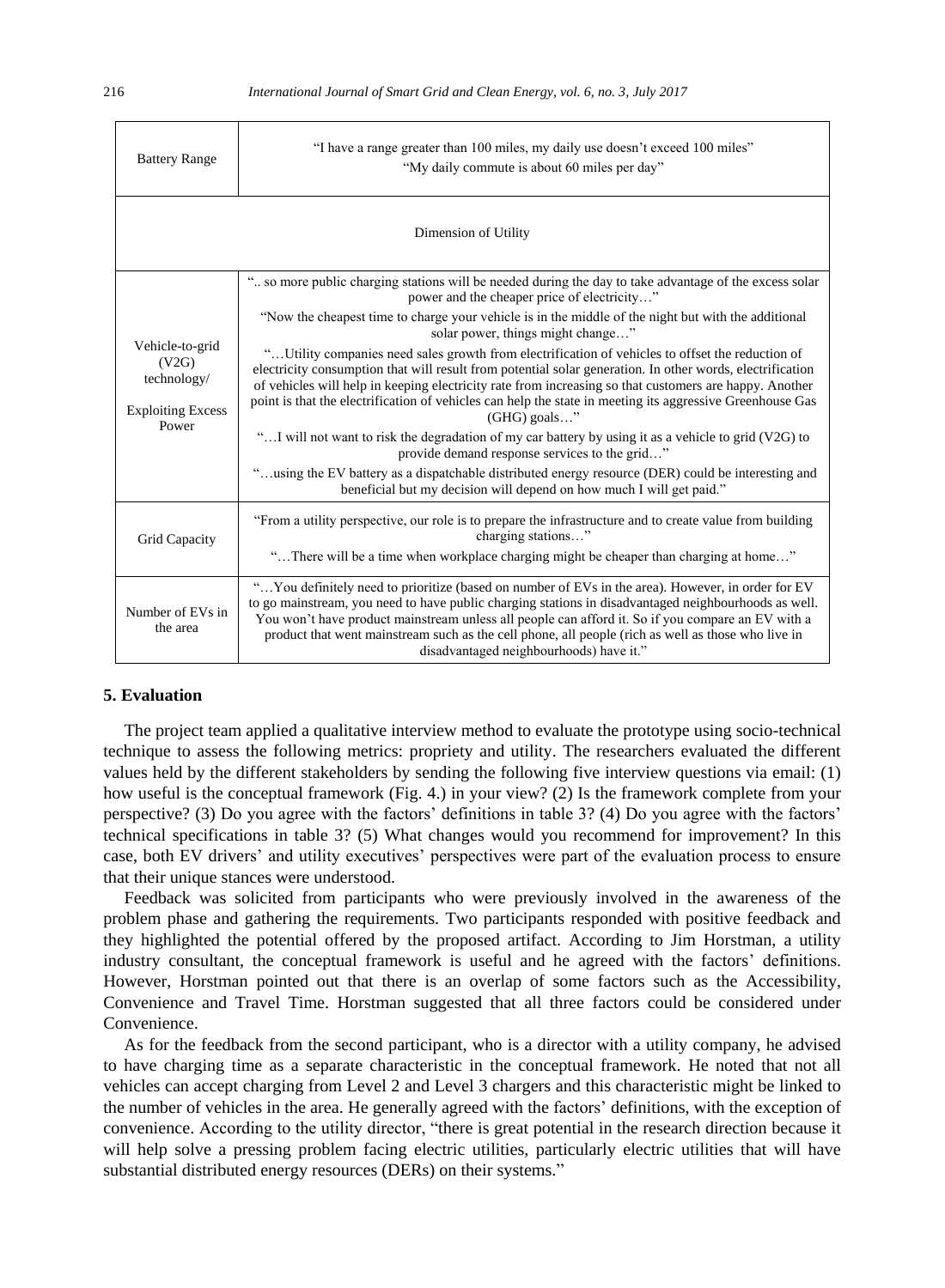*Vivian Sultan et al.*: *A conceptual framework to integrate electric vehicles charging infrastructure into the electric grid……* 217

## **6. Limitations and Future Work**

The artifacts proposed in this paper used literature review and interviewees' feedback to develop a solution that caters to both EV owners and grid operators. The suggested framework aimed at providing a solution for decision-making to place the EV charging stations in locations that consider net benefits to EV drivers/owners and the potential benefits to the grid. This could potentially save time and resources for developers and utility companies who are interested in the identification of optimal locations for the placement of EV public charging stations.

Another limitation is in the evaluation phase. It is important to recognize that the time constraint imposed limitations on the evaluation and what these limitations are. The researchers don't have an opportunity to perform further iterations to improve the framework. The project team was able to interview two participants since the beginning (problem identification). However, they need to get and address the interviewees' suggestions to complete the research.

The utility and novelty of the solution is important to emphasize as the driving factors for this project. By developing a conceptual framework for decision making that previously didn't exist, a great amount of time is reduced for both the developers who are interested in finding the optimal locations and the utility companies who are interested in integrating the EV charging infrastructure into the electricity system in ways that deliver net benefits to utility customers, shareholders, vehicle owners, and society at large.

In future DSR cycles, the project team will address all of the suggestions from interviewees. The project team will develop a Geographic Decision Support Systems (GDSS) prototype to provide an instance of or concrete evidence in support of the conceptual framework. A GDSS prototype is a good starting point to illustrate how EV charging demand can be managed geographically to minimize potential increases to overall electric system costs while still meeting customers' needs. The prototype will run on a public server to give the research participants access to the application.

According to participant 4, "Something to look at is how Tesla put chargers as they put them in the right place, near freeways, exactly where I would stop. The non-Tesla charging stations are kind of hard to find." As part of future work, the project team will further research the location characteristics of Tesla super chargers and ensure that these characteristics are incorporated into the conceptual framework. Also, multiple tools can be developed for the purpose of building an interactive, computer-based system where developers/utilities are allowed to configure their own criteria for decision-making.

#### 7. **Conclusion**

This study aimed at addressing "How to properly integrate EV charging infrastructure into the electricity system and deliver net benefits to the consumers?" To answer the research question, we have searched the background literature, conducted semi-structured interviews to develop a conceptual framework for decision-making that caters to EV owners/drivers, as well as to utilities. The framework we offer in this paper is the first, to date, to address the research question. Our proposal was developed bearing in mind not only the net benefits to EV owners but also the electric circuit capacity constraints and the impact of the EV charging infrastructure on the electric grid.

From this research, we conclude that EV charging demand can be managed geographically to minimize potential increases to overall electric system costs while still meeting customers' needs. If additional funds and data are made available, a custom GDSS solution can be developed to allow EV charging developers to configure their own criteria for decision-making.

## **References**

- [1] United States Department of Energy's Clean Cities program. (2015). Alternative Fuels Data Center: electric vehicle charging station locations. [Online]. Available[: http://www.afdc.energy.gov/fuels/electricity\\_locations.html](http://www.afdc.energy.gov/fuels/electricity_locations.html)
- [2] United States Department of Energy. (2012). President Obama launches EV-everywhere challenge as part of energy